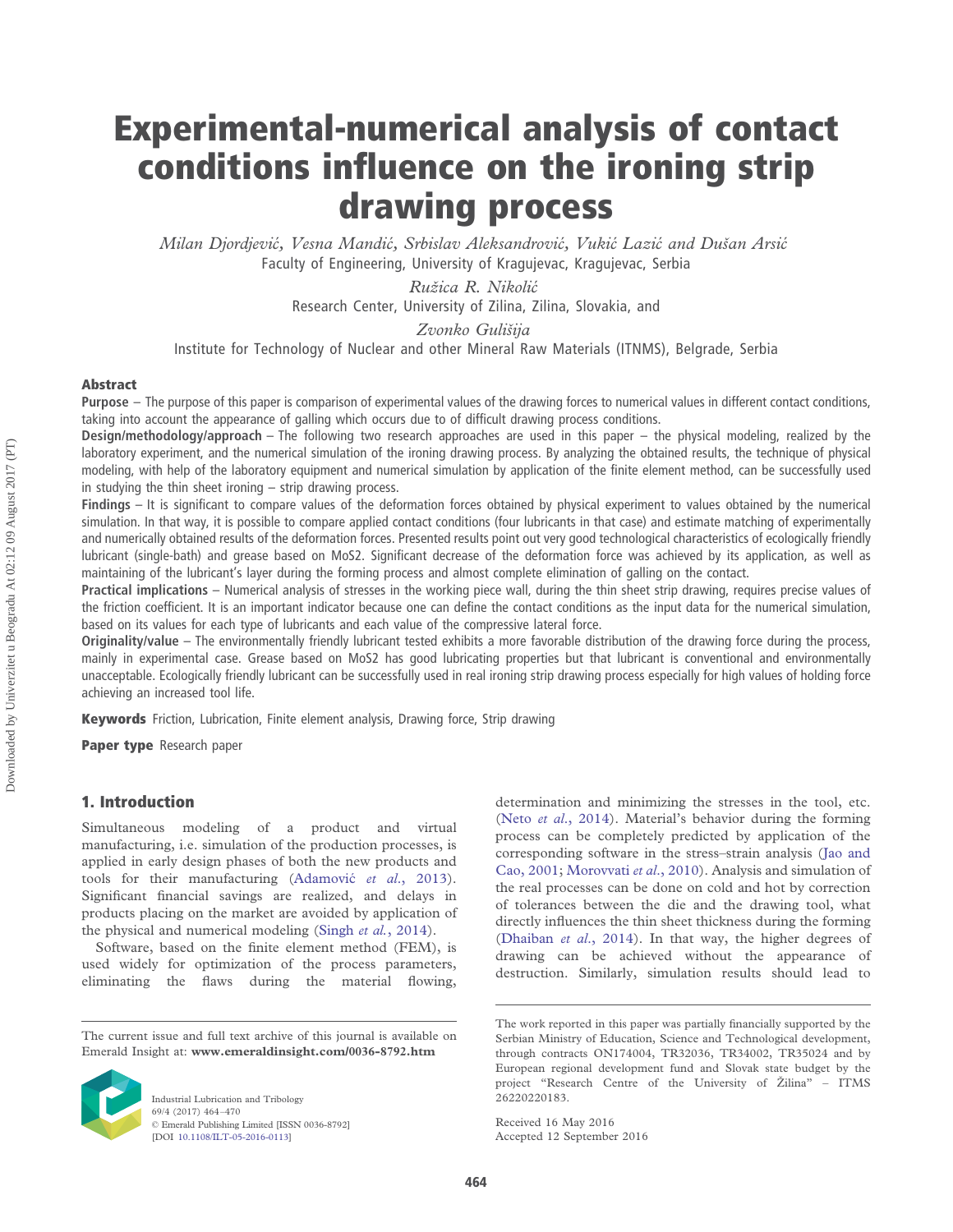optimization of the process, so that the fast and efficient reaction to market needs would be achieved. Thus, for instance, authors of paper (Vrh *et al*., 2014) have shown that conceiving and designing of products can be done in the virtual CA-x environment, without large investments and longtime consumption. After several iterations, by analysis of all the parameters, varying the geometry of the product and the tool, one reaches the optimal procedure, which then can be optimized further. Authors in paper (Delarbre and Montmitonnet, 1999) have studied the ironing of austenitic stainless steel cups by the real experiment and FEM analysis. Aim of paper was to quantify the discrepancy (due to tool deformation) between nominal die-punch gap and real final wall thickness. As a result, the states of stress in the cup's wall, during and after the drawing, obtained by the FEM, were compared to results obtained by the analytical model. Because in processes of this kind the friction has the strong influence, the procedure for determination of the friction coefficient between the tool and the thin sheet during the strip drawing process is presented in detail in paper Aleksandrovic´ *et al*. (2014), whereas the experimental results of tribological investigations of specified materials' properties at sliding tests is presented in papers Aleksandrovic´ *et al*. (2009), Chowdhurya and Nuruzzamanb (2013) and Peña-Parás *et al*. (2016). Since the objective is to achieve lower resistance, and by that also lower deformation forces in the ironing process, authors in papers Bachchhav *et al.* (2014) and Djordjević *et al.* (2013) have shown an analysis of lubricants that are used in the multi-phase ironing process. It was concluded that the new group of ecological lubricants possesses somewhat better lubricating properties with respect to conventional lubricants (the zinc-phosphate layer, oil for deep drawing, etc.) (Djordjevic´ *et al*., 2013; 2016).

This paper consists of experimental investigations report and numerical analysis of the strip drawing with change of thickness (ironing), with application of the physical and numerical modeling concepts. The experimental part, where **Industrial Lubrication and Tribology**

*Volume 69 · Number 4 · 2017 · 464 –470*

the original physical model was developed had, as an objective, the analysis of application of various lubricants in the ironing process. The purpose of experiment was to test the influence of four types of lubricants on the forming process and to identify the optimal lubricant for the adopted physical-tribological model for the process to be brought to an end successfully, with the deforming forces as least as possible. Within the experimental part of this work, the special attention was paid to lubricants that are used in the ironing process and to modern ecological lubricants (Djordjevic´ *et al*., 2013). The schematic is presented of the adopted physical model, as well as the used equipment, applied lubricants and the experimental results. They are used, together with the physical model, as the input variables for the numerical analysis of the strip deep drawing (Djordjevic´ *et al*., 2012). The FEM simulation was done by the Simufact.forming software. Experimental values of the friction coefficient were used for definition of the contact conditions.

# **2. Experimental investigations**

## **2.1 Description of experimental equipment, physical and numerical model**

A special device that models the symmetrical contact between the sheet and the die in strip deep drawing was constructed for experimental investigations in this work, Figure 1 (Djordjevic´ *et al*., 2013, 2015).

The details of the device are given on the left-hand side of Figure 1, whereas its physical appearance is shown on the right-hand side. The sheet metal sample (13) is placed in the fastening jaws (12) vertically. In the initial phase, the thinning occurs such that the right-hand moving sliding element (10) acts upon the thin strip by lateral force. Due to the fixed side element (11) and the action of the sliding element (10), the even double-sided ironing of the metal strip is realized. After the initial thinning deformation was realized, the tensile force F begins to act, and the ironing process continues until the

**Figure 1** (a) Scheme of the experimental device; (b) physical appearance of experimental device

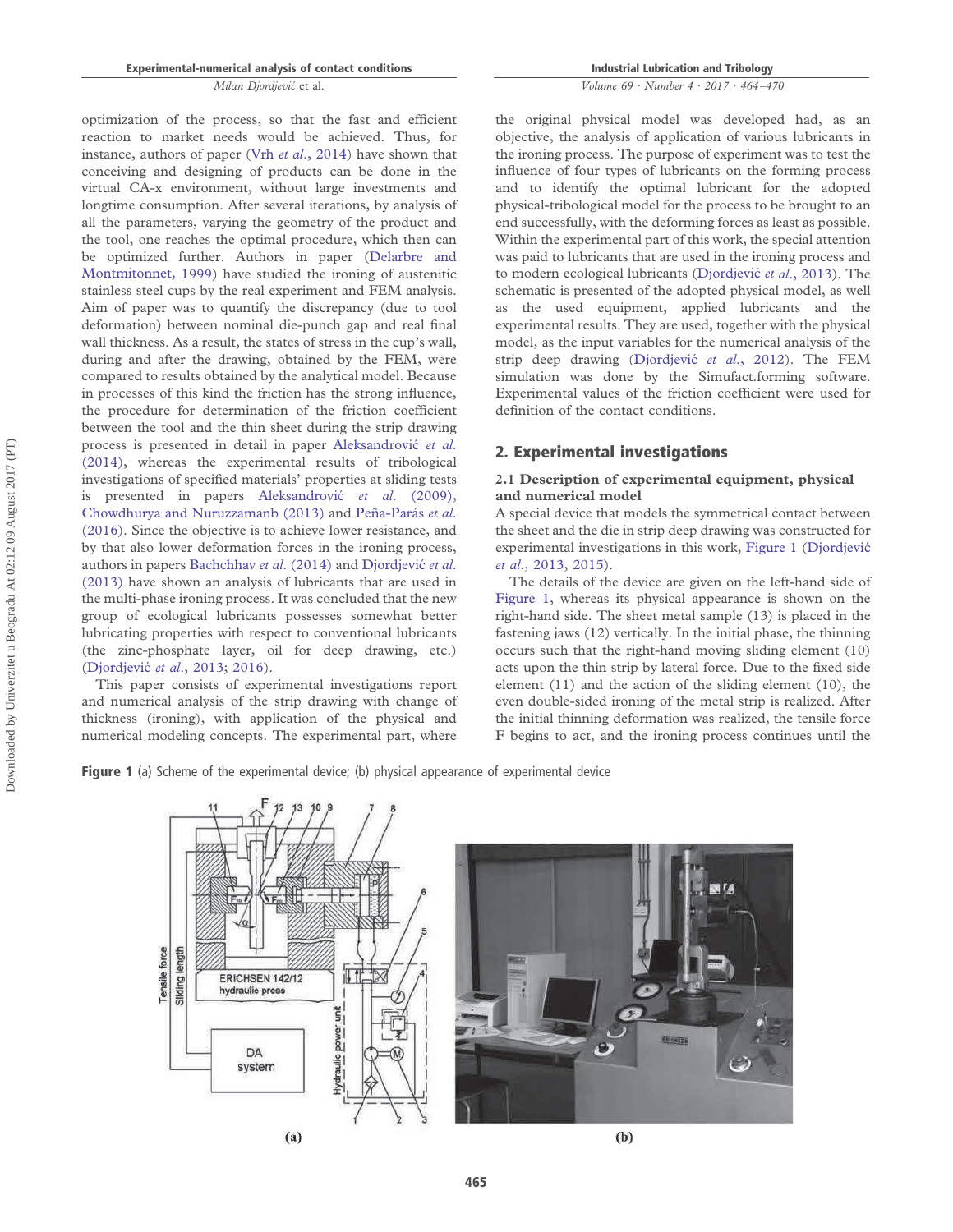sample length is executed. The main action of the ERICHSEN 142/12 laboratory hydraulic press is used as the tensile force across the measurement range of 0-20 kN at a speed of 100 mm/min. The lateral force is realized by the hydro-cylinder (7). The measurement range of the lateral force is also 0-20 kN. The piston (8) pushes the element (9), which is coupled to the sliding element (10). The hydro-cylinder (7) is powered by the independent hydraulic aggregate, which contains the filter (1), pump (2), electric motor (3), valve for pressure and lateral force adjustment (4), manometer (5) and the two-position directional control valve (6). The data acquisition system measures the tensile force dependence on the sliding length or time and the constant intensity lateral force.

Sensors are placed within the ERICHSEN machine. The voltage signals, after amplification and filtering, are input into the A/D converter where they are converted into the files describing the tensile force dependence on the strip length using the corresponding software.

The physical model, used in this experiment, was realized based on previous research (Chowdhurya and Nuruzzamanb, 2013). The applied model enables realization of the high contact pressures [Figure 2(a)]. The idea for realization of this experimental device was to determine the friction coefficient at the contact surface between the sliding elements and the sample [Figure 2(b)]. Calculation of the friction coefficient requires analysis of the forces that are acting at the inclined contact surface, as well as at the input portion of the sliding element [Figure 2(b)]. In that sense, it was proposed to take into account forces F' and FFR' in the input zone based on deficiencies of the classical approach in (14). In that way, the inaccuracies of the friction coefficient values, caused by simplifications in the basic model (14), were avoided.

The model is adjusted to the real process conditions by taking into account the friction forces  $[F_{TR}^{\prime}]$  and  $F^{\prime}$  =  $0.25 \text{·F}_D$ , Figure 2(b)]. Based on the scheme of the forces action [Figure 2(b)], one can compose the equilibrium equation, (Peña-Parás *et al*., 2016):

**Figure 2** Tribological model



Notes: (a) Schematics of the sliding elements and the sample contact; (b) schematics of the forces actions

*Volume 69 · Number 4 · 2017 · 464 –470*

$$
\frac{F}{2} \cdot \cos \alpha - F_D \cdot \sin \alpha - \mu \cdot F_D \cdot \cos \alpha - \mu \cdot \frac{F}{2} \cdot \sin \alpha +
$$
  
0.25  $\cdot F_D \cdot \cos \alpha - F_D \cdot \sin \alpha - \mu \cdot F_D \cdot \cos \alpha = 0$  (1)

By solving equation (1) for  $\mu$ , one obtains the formula for the friction coefficient:

$$
\mu = \frac{F + 2 \cdot F_D \cdot (0.25 - 2 \cdot t g \alpha)}{4 \cdot F_D + F \cdot t g \alpha} \tag{2}
$$

The mean values for friction coefficient for each type of lubricants and the compressive force, obtained by application of formula (2), are presented in Table I.

#### **2.2 Material properties**

For experimental investigations, in this paper, the low carbon steel sheet (EN: DC 04) was chosen. It belongs to a group of high-quality sheets aimed for ironing. The alloyed tool steel (TS) C4750 (EN: X 160 CrMoV 12 1; DIN17006: X165CrMoV12) was selected for the die and punch material. Because the tested samples were cut in the sheet rolling direction (0°), special attention was devoted to material characteristics in that direction. Specimens were prepared according to SRPS EN ISO 6892-1:2012 standard, and determined material characteristics are shown in Table II (Adamovic´ *et al*., 2013).

#### **2.3 Numerical model**

To be able to perform the simulation of a certain process of plastic forming, it is necessary to enter some input variables into the software for numerical simulation. Primarily, it is necessary to create the 3D model in the corresponding CAD

**Table I** Friction coefficient values for three values of compressive forces and four types of lubricants

| <b>Friction</b><br>coefficient |                             | Compressive force, kN |       |       |
|--------------------------------|-----------------------------|-----------------------|-------|-------|
| μ                              | Lubricant type              | 10                    | 15    | 20    |
|                                | $L1$ - The zinc-phosphate   |                       |       |       |
|                                | coating with oil            | 0.154                 | 0.168 | 0.177 |
|                                | L2 - Ecological single-bath |                       |       |       |
|                                | lubricant                   | 0.127                 | 0.144 | 0.158 |
|                                | $L3 -$ Grease based on      |                       |       |       |
|                                | MoS <sub>2</sub>            | 0.156                 | 0.160 | 0.161 |
|                                | $L4 - Oil$ for deep drawing | 0.181                 | 0.194 | 0.203 |

**Table II** Properties of tools' and test pieces' materials

| Type of element Materials |                                                | <b>Mechanical properties</b> |
|---------------------------|------------------------------------------------|------------------------------|
| Tool: die                 | Tool steel: X 160 CrMoV 12 1                   |                              |
|                           | Tool: punch plate Tool steel: X 160 CrMoV 12 1 |                              |
| Test piece                | DC 04                                          | $R_m = 283.4 \text{ MPa}$    |
|                           | Thickness: 2 mm                                | $R_n = 186.2$ MPa            |
|                           | Width: 18.6 mm                                 | $A_{80}$ = 37.3 per cent     |
|                           |                                                | $n = 0.2186$ ; $r = 1.31915$ |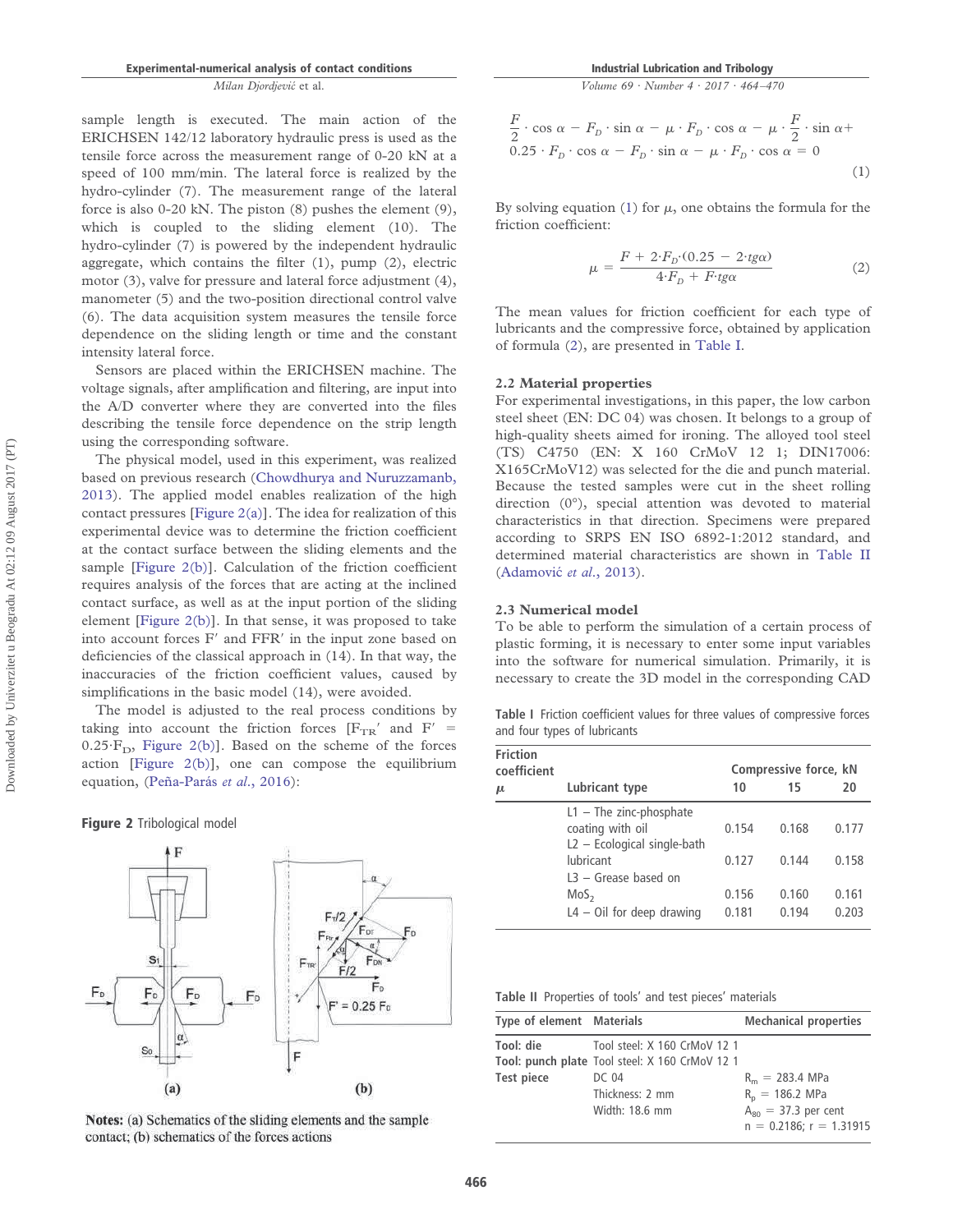software and adjust its format to formats offered by the numerical simulation software. Besides that, one needs to define the contact conditions between the sliding elements and the thin sheet strip. The contact conditions were simulated by entering the experimental values of the friction coefficient for each type of lubricant and value of compressive force also for each sliding element (Table I). For this research case, the 3D CAD model was created in the 3D programming package CATIA V5 R18, whereas the numerical simulation was done in the specialized software for the plastic forming simulation Simufact.forming 2.1. The 3D model (Figure 3) was created based on dimensions of the real tools that are included in the process of strip drawing between the sliding elements according to the scheme shown in Figure 2. The model was realized as the assembly consisting of the sliding elements, clamping platelets and the steel thin sheet strip DC 04.

The assembly made in the CAD program [Figure 3(a)] was used as the initial 3D model for numerical simulation. The spatial planes were defined based on the sheet strip, whose symmetry axis represents the intersection of the spatial planes. The problem was defined as the plane problem  $-$  2D in the Simufact.forming 2.1 routine. The FEM was used for the numerical analysis. The size of the mesh element was 0.25, whereas the total number of elements was 8,000. The working temperature was 20°C. In simulation, the friction coefficient was varied in accordance with appropriate values obtained from the real experiment.

## **3. Results and discussion**

Within results of this physical-numerical experiment, the drawing forces, obtained in physical experiment were compared to forces obtained by numerical simulation. Diagrams of drawing forces, obtained by physical and numerical experiments, are presented first (Figures 4 and 5). Obtained values of the drawing forces in the strip drawing

#### **Figure 3** Appearance of the numerical model



Notes: (a) After creating in the CAD program; (b) during the formation of numerical model

**Industrial Lubrication and Tribology**

## *Volume 69 · Number 4 · 2017 · 464 –470*

process are different for all the types of lubricants and values of the compressive forces of the sliding elements. The largest values of the drawing forces were realized for the case of lubricant L4 (oil for deep drawing, Table I) and L1 (phosphate layer with oil, Table I) [Figures 5(b) and 4(a), respectively]. Consequence of such large values are the difficult contact conditions in applications of those lubricants, especially for drawing forces values of 15 and 20 kN [Figure 5(b)]. Besides that, the appearance of galling on the tool's sliders was noticed for those experimental conditions, what is a consequence of difficult sliding between the contact surfaces. That phenomenon directly causes increase of the drawing forces, especially for lubricant L4.

The lowest values of the drawing forces were obtained in the case of the single stage experiment of the ecological single-bath lubricant L2 and lubricant L3, which represent oil based on  $MoS<sub>2</sub>$  [Figures 4(b) and 5(a), respectively]. Comparing to values of the drawing forces for other lubricants, one can conclude that the L2 lubricant exhibits the best lubricating properties, what is especially prominent for the friction coefficient values (Table I). Considering the drawing forces diagrams for various types of lubricants, it could be assumed that the L2 lubricant has the better properties than the conventional ones.

Results of numerical analysis are in agreement with results of the physical experiment, to the great extent. This is the best illustrated for lubricant L4, where the highest values of the drawing forces were registered [Figure 5(b)]. Appearance of galling, which was registered in physical experiment (lubricant L4), is manifested in numerical results by the high values of the drawing forces, especially at compressive forces of 15 and 20 kN. With increasing compressive force, the appearance of galling is more prominent because the squeezing of lubricant out of the contact zone occurs.

The good correlation of experimental and numerical results was especially realized with both values of the compressive forces of the sliding elements of 15 and 20 kN for numerical experiments 15L1, 15L3, 15L4, 20L2, 20L3, 20L4. The average value of the drawing force, obtained by numerical experiment 15L1, was approximately 5.85 kN [Figure 4(a)], whereas the drawing force obtained experimentally had the average value of about 5.45 kN, which can be noticed on a diagram in Figure 4(a). Matching of drawing forces values obtained numerically and experimentally was realized for numerical experiment 15L3. There, the average value of the drawing force, obtained by numerical simulation was 4.95 kN [Figure 5(a)], whereas the experimental drawing force had the negligibly lower value of 4.90 kN [Figure 5(a)]. For numerical experiment 15L4, the drawing force had somewhat lower value of 5.95 kN [Figure 5(b)] with respect to experimentally obtained value of 6.05 kN [Figure 5(b)]. Somewhat larger discrepancies between numerical and experimental results was noticed in the case of 15L2, where the numerical simulation gave the average value of the drawing force of approximately 5.4 kN, whereas experimentally the value of about 4.3 kN was obtained [Figure 4(b)]. This discrepancy can be ascribed to the error in the measurement chain during the drawing force recording in the physical experiment. Results of average values of drawing forces, obtained for the compressive force of the slider of 20 kN, are presented in Table III.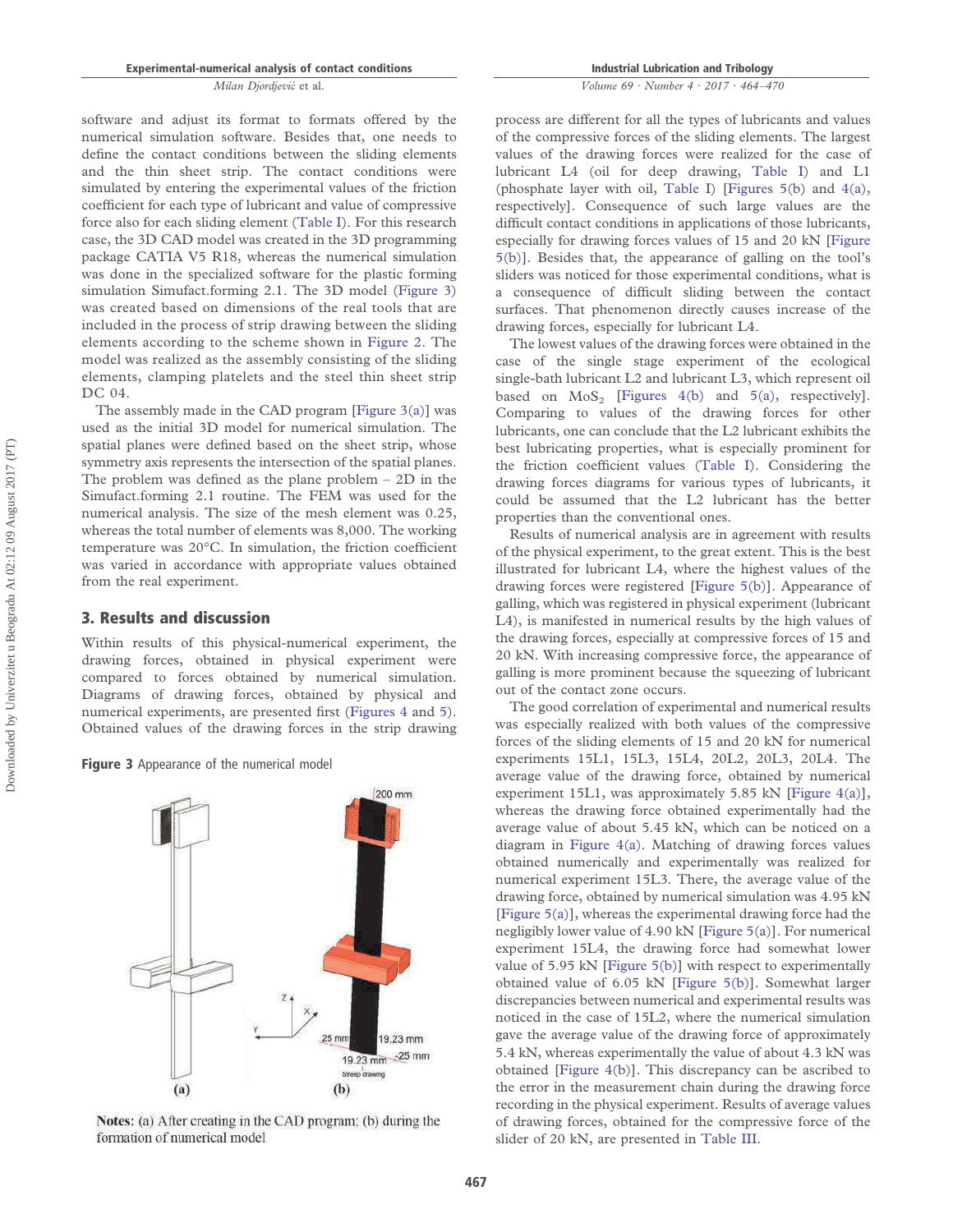*Volume 69 · Number 4 · 2017 · 464 –470*



**Figure 4** Experimental-numerical results of the drawing forces obtained by application of different lubricants

Notes: (a) L1 (phosphate layer with oil); (b) L2 (single-bath lubricant)

**Figure 5** Experimental-numerical results of the drawing forces obtained by application of different lubricants



Notes: (a) L3 (grease based on MoS2); (b) L4 (oil for deep drawing)

**Table III** Average value of drawing forces for the compressive force of 20 kN

|      |      | Experiment Numerical value kN Experimental value kN Figure |                |
|------|------|------------------------------------------------------------|----------------|
| 20L1 | 7.25 | 6.95                                                       | 4a             |
| 20L2 | 6.40 | 6.20                                                       | 4 <sub>b</sub> |
| 20L3 | 6.25 | 6.50                                                       | 5a             |
| 20L4 | 7.75 | 8.05                                                       | 5h             |

Numerical and experimental results of average values of the drawing forces for experiments 20L1, 20L2, 20L3 and 20L4 mainly had the similar values, so it could be concluded that there exists high correlation of the experimental and numerical results, what verifies that the numerical model was properly created. The high value of the drawing force for experiment 20L4 [8.05 kN, Figure 5(b)], obtained in physical experiment, is the consequence of difficult conditions for the sample sliding between the sliders, due to appearance of galling on sliders. That phenomenon results in a very high friction coefficient due to worsen lubricating properties of lubricant L4 (oil for deep drawing). Subsequently, the drawing force must be greater to overcome the sliding resistance.

Influence of the contact conditions between the thin sheet strip and the sliding elements can be also monitored via the distribution of the effective stress (Figures 6 and 7). Increasing of the compressive force of the sliding elements (15 and 20 kN) causes increase of stresses within the thin sheet strip, what is to be expected. Besides that, it is important to monitor the change of stresses for various lubricants for the same compressive force.

For the compressive force of 15 kN and lubricant L2 the maximum effective stress in the thin sheet strip amounts to 340 MPa [Figure 6(a)], whereas for the lubricant L4 it amounts to 365 MPa [Figure 6(b)]. Increasing of the compressive force to 20 kN causes increase of the effective stresses. In this case, as well, the effective stresses values are lower for the lubricant L2 [410 MPa, Figure 7(a)], with respect to lubricant L4 [435 MPa, Figure 7(b)]. Increase of stresses, for the same value of the compressive force, is explained by the contact conditions between the sliding elements and the strip during the drawing process. For the lubricant L4 case, sliding is difficult because of worse lubricating conditions, squeezing of lubricant out of the contact zone and appearance of micro galling. The worse lubricating conditions were being manifested by increase of the drawing force due to the more difficult sliding between the contact elements, as it was already emphasized earlier [Figure 5(b)]. The properties of lubricant L2, which belongs into a group of the new ecological lubricants, could be considered as very good, what is especially reflected in low values of the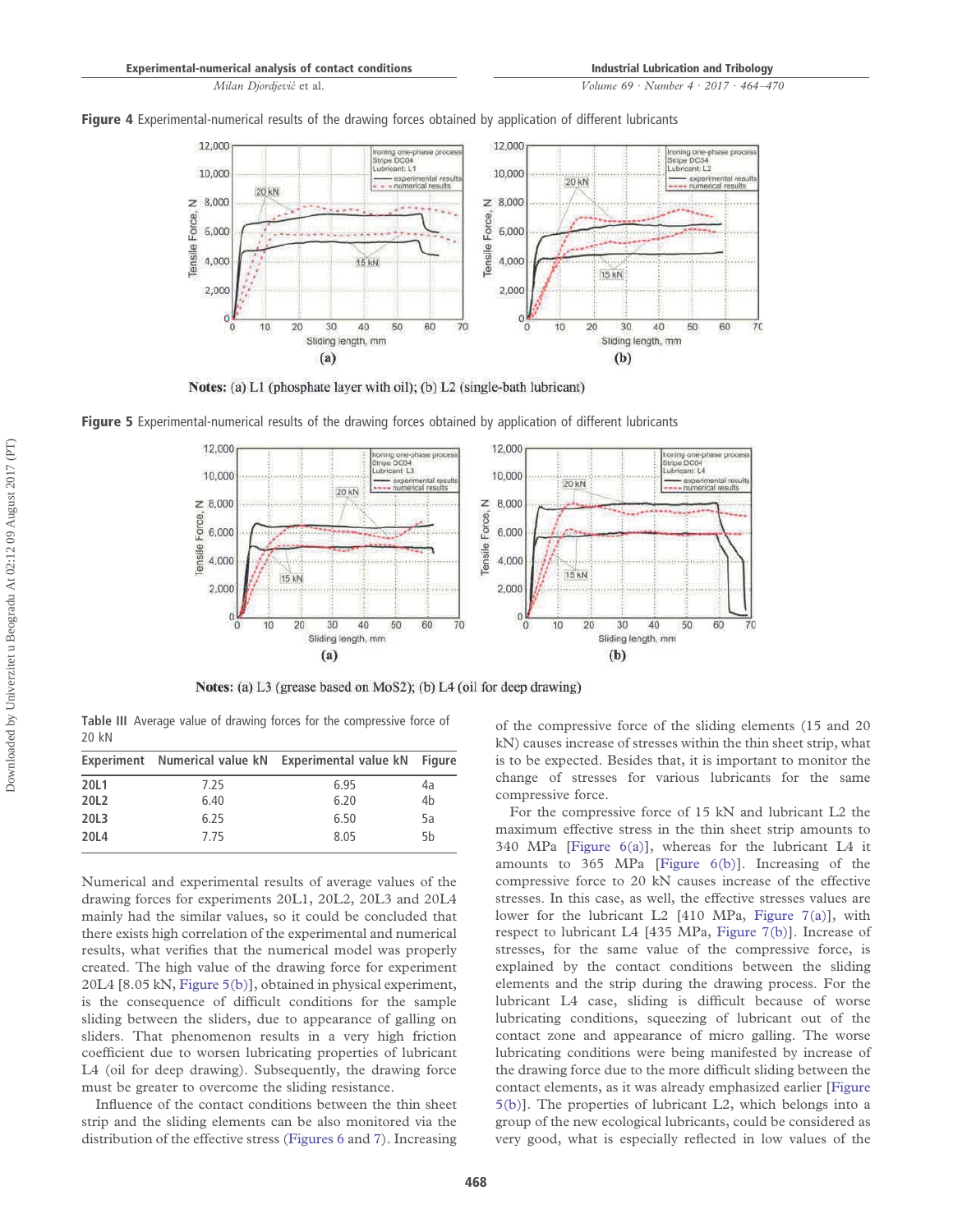*Volume 69 · Number 4 · 2017 · 464 –470*





**Figure 7** Effective stress distribution in the thin sheet strip at compressive force of 20 kN for: (a) lubricant L2; (b) lubricant L4



friction coefficient, drawing force, stress distribution in the material and absence of appearance of galling on the contact surfaces of the sliding elements.

# **4. Conclusions**

The two research approaches are united in this paper – the physical modeling, realized by the laboratory experiment, and the numerical simulation of the ironing drawing process. By analyzing the obtained results, one can say that the technique of physical modeling, with help of the laboratory equipment and numerical simulation by application of the FEM, can be successfully used in studying the thin sheet ironing – strip drawing process. Considering the deficiencies and limitations of experimental and numerical methods, applied individually, this research shows that their integrated application has complementary advantages in determination of the process output parameters and effects.

The conclusions of these investigations can be summarized in the following:

- Physical experiment is necessary to define the precise input data for numerical analysis, so that combination of physical-numerical approach would represent the best way for investigating the strip drawing process or some similar thin sheet forming process. In that way, it is possible to create the numerical model based on experimentally obtained values of the friction coefficient, real tool and working piece geometry, values of the compressive force of the tool elements that provide for thinning.
- It is significant to compare values of the deformation forces obtained by physical experiment to values obtained by the numerical simulation. In that way, it is possible to compare applied contact conditions (lubricants) and estimate matching of experimentally and numerically obtained values of the deformation forces.
- Presented results point to very good technological characteristics of ecologically friendly lubricant L2 (single-bath). Significant decrease of the friction coefficient was achieved by its application, as well as